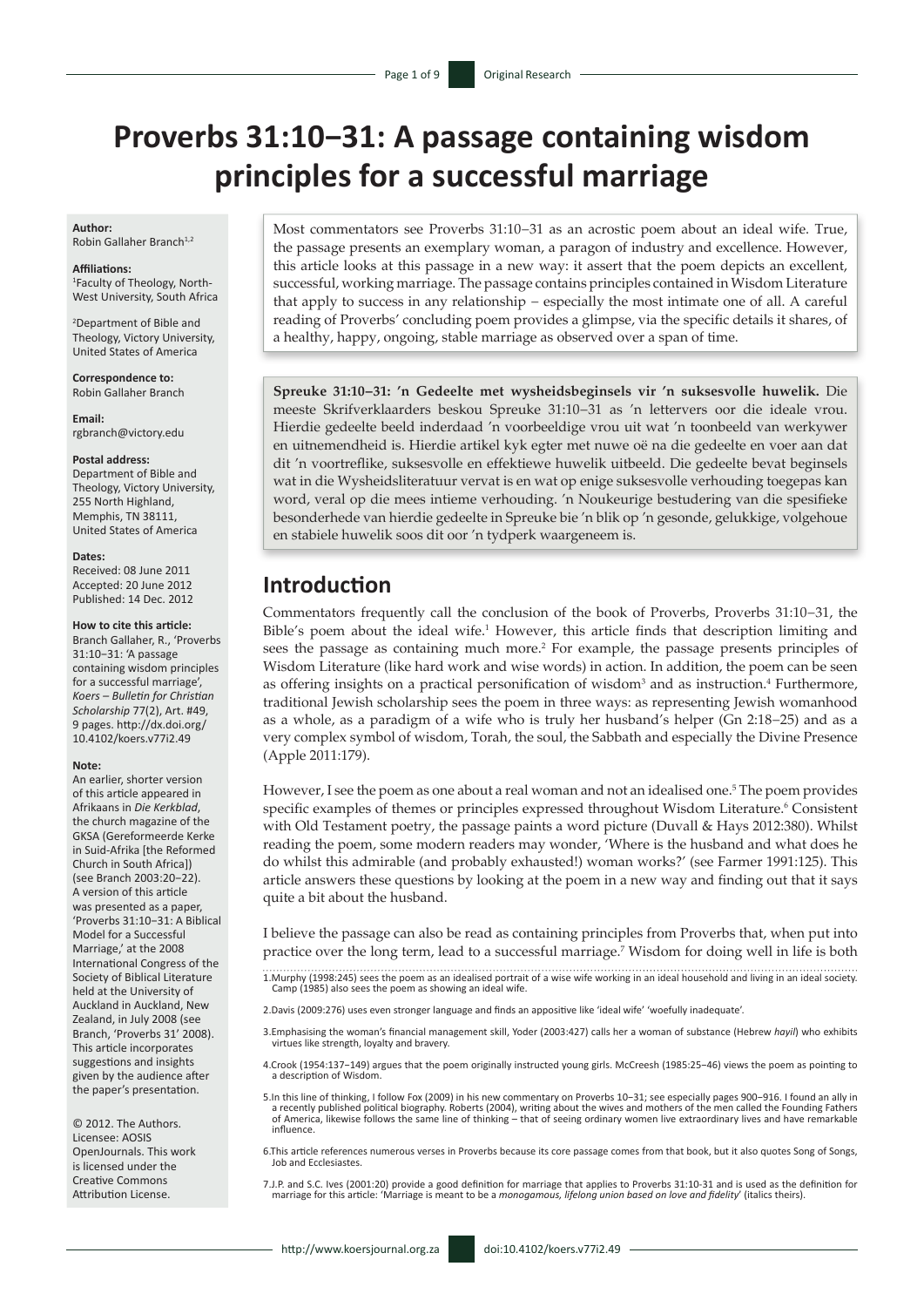accessible and available (Bakon 2008:225). The poem provides a glimpse into a happy, productive, successful union of two people and illustrates how this flexible, working marriage spills over in blessing and well-being to children, household servants and the larger community. Providing a glimpse into or a vignette concerning a marriage is not unusual in scripture.<sup>8</sup>

Proverbs may have been written as instruction for a young son  $(1.8)$ ,<sup>9</sup> and in its concluding poem  $(31.10\text{ff})$ , a young man finds an exemplary wife. Employing both exegetical and psychological insights, this article argues that Proverbs 31:10−31 both concentrates on the attributes of a remarkable woman and presents a picture of a remarkable (and achievable!) marriage. Reading the text in this way is consistent with the themes and goals of the book of Proverbs. The glimpse into this marriage that the poem invites employs imagination.10 Indeed, the daily tasks the woman undertakes may be the most important work within Proverbs, for they mirror the creative actions of God (see Goettler 2009:290).

## **General observations about the book of Proverbs**

The book of Proverbs, part of the genre called Wisdom Literature, presents two broad alternatives to life: the way of righteousness and the way of unrighteousness, the way offered by Lady Wisdom and the way advocated by her opposite, Lady Folly (see Branch 2006). Many parts of the book are didactic: Someone of import teaches, and someone of lesser import in years and experience listens and – it is hoped! – learns.<sup>11</sup>

The concept of the fear of the Lord as the beginning of wisdom brackets the book (1:7; 31:30). Proverbs starts with a father and mother instructing their son (1:8) and ends with a glimpse into the life of partners in a happy, working, ongoing, stable and prosperous marriage (31:10−31).12

In between the verses forming the book's inclusion (1:7; 31:30), Proverbs presents life's choices via stereotypes easily seen in the marketplace. The sluggard, gossip, fool, wise woman, foolish woman, nag, king, teacher, deceitful man, drunkard,



- 10.Davis (2009:264) is also one seeking to probe 'Proverbs with *imagination* and depth' (italics added). In discussing personification and how it invites imagination, Waltke (1988:4−5) observes that *hokma* is a feminine noun; consequently the Proverbs poet personifies wisdom as a lady.
- 11.Actually, the tone is exhortatory, Smith (2002:320) writes.
- 12. Garrett notes that a young man finds wisdom in three specific relationships as<br>outlined in Proverbs. A young man must fear the Lord, heed his parents and find a<br>good wife. Both the fear of the Lord and finding a good w

adulteress, foreign woman, violent man, simple youth and concerned parents are amongst those crossing its pages (see Branch 2006).

Via these stereotypes, Proverbs provides broad, general observations about life. It treats a wide range of topics and interests (Smith 2002:319). The book strongly advocates choosing wise relationships (Garrett 1993:252). The book offers the principle that wisdom can not only be *taught* but can also be *caught* and *found*; clearly, wisdom is available to all who want to learn (see also James 1:5). Wisdom, however, must be pursued throughout life. The book is a set of principles offering guidelines on practical choices that, in all probability, will bring about −when put in practice over a period of years − a successful life. A theme throughout the book is that a person's well-being directly relates to the choices he or she makes. Two of life's most important choices are one's marriage partner and then how one lives happily and blessedly within the marriage. Proverbs 31:10−31 addresses these choices. Arguably, for a man, the ability to choose an exemplary wife and the ability to have a happy marriage are the highlights of a life well lived. The tone of the poem, however, contains a sense of wonder, a theme throughout Proverbs – wonder at the result of wise choices and wonder at the wonderful wisdom inherent in practicing the fear of the Lord (1:7; 30:18−19; 31:30).13

Proverbs presents ways to achieve prosperity and success by focusing on the practicalities of life (Smith 2002:319). It seeks to form positive habits. It offers practical principles for a stable, happy life. Significantly, its principles are proven to be workable, wise and achievable. Indeed, the book of Proverbs pushes a program for success in life. Lady Wisdom, a teacher to the core, virtually shouts her open-enrolment, no-prerequisites-necessary academic program (Pr 8, 9).

#### **The chapter's structure**

Proverbs 31 begins with a sharp rebuke to a young king (vv. 1−9; Yoder 2009:263)14 and ends with a description of an extremely practical and capable wife (vv. 10−31) (Whybray 1990:111). Both passages engage a reader's and hearer's participation, inviting them to listen to a scolding of young Lemuel by his queenly mother and then inviting them into the home life of a family in the land.

Clues to the meaning and focus of the text in question (31:10−31) are found in its structure. Firstly, it is an acrostic poem in 22 verses: The first letter of each verse begins with a consecutive letter of the Hebrew alphabet.15 Theoretically,

<sup>13.</sup>Brown (2011:36). Tone, the overall sense of a writer's intent, is an element of literature (see Lostracco & Wilkerson 2008:iii−vi). Other elements are central idea, character, conflict, point of view, setting and language.

<sup>14.1</sup> like Yoder's visualisation of a queen mother sharply rebuking her son. Yoder (2009:263) sees the queen mother as reprimanding him sternly by saying 'What (is uith you), son of my womb? What (is with you), son of my w administer such a rebuke to her powerful son without fear. Yoder (2009:263) notes that 'Lemuel's mother sternly cautions him about handing over his strength, capacity, and prosperity (*hayil,* 31:3) to women, and his good judgment to alcohol (31:4−5).'

<sup>15.</sup>The poem's acrostic structure may account for the apparent mental jumps the poet makes (Whybray 1972:184).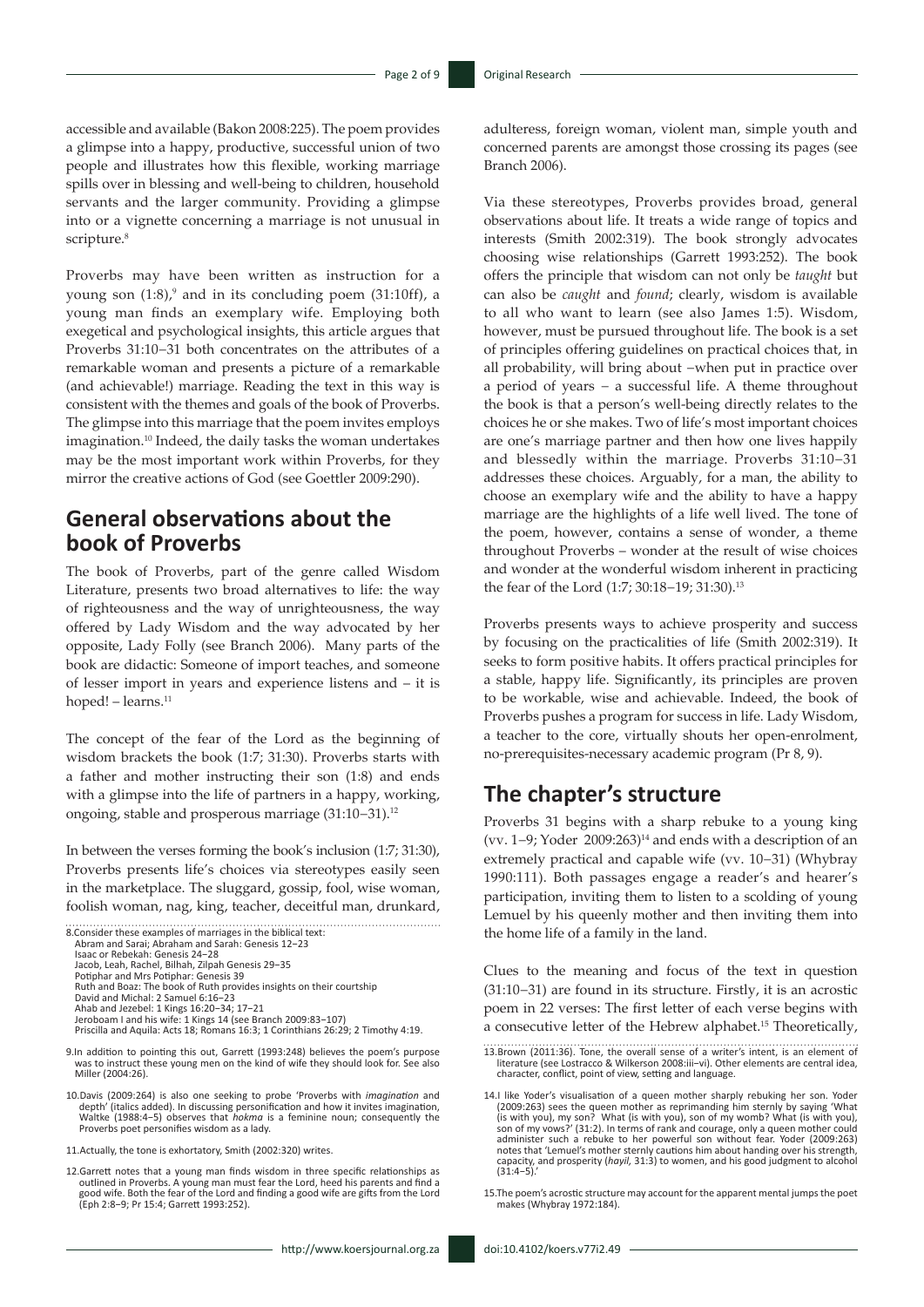acrostic poems are easier to memorise. Secondly, it is a chiastic poem: Parallel verses cross over and pair up.16 For example, A and A' are verse 10 and verse 30 to verse 31, B and B' are verse 11 to 12 and verse 28 to 29.17 The verses correspond in this manner up to G and G', verse 22 and verse 24. Only verse 23, H in this model, the verse dealing with the public respect the husband receives, stands alone, unpaired.18 This signifies its pre-eminence in the poem's structure and, arguably, the husband's importance in the life of the woman portrayed. Although the majority of the verses deal with the wife, the husband's significance and his role in society and in the marriage receive equal weight because of verse 23's key singleness and placement.19 Verse 23 both pivots the poem and is targeted towards its intended audience of young men looking for wives.<sup>20</sup>

The acrostic poem with its chiastic structure draws a strong picture of the kind of young woman a young man should look for and hope to find and the kind of marriage with her that is attainable.21 The woman of Proverbs 31 displays the characteristics that fulfil an earlier couplet in the book: 'He who finds a wife finds what is good and receives favour from the Lord' (18:22) [NIV]).<sup>22</sup> Choosing an exemplary wife and making wise sexual choices like avoiding adultery (6:32) are two themes throughout Proverbs that form the foundation for a successful life. Significantly, the text introduces the wife as '*eset hayil*', a woman of valour, wealth, strength and power (v. 10). When used for men, the word *hayil* denotes power in battle, and when used for women, it denotes exceptional and virtuous character.23 Because of her lifelong conduct and activities, the woman in the poem also can be described as a wealthy sage.<sup>24</sup>

The poem portrays this recurring theme in Proverbs: wise living (wisdom) is lived out in the world, and its cornerstone is the fear of the Lord (Walton & Hill 2004:289−290). Using hyperbole as a teaching tool, Proverbs talks about alternatives:

- 16.The integration of the chiastic structure with the acrostic is outstanding, a feat clearly showing the poet's skill (Garrett 1993:248).
- 17.For an excellent explanation of the poem's structure and the importance of the husband, see Garrett (1993:248). Horne (2003:361) also draws on Garrett's work but does not emphasise the insights the poem gives on a successful marriage as does this article.
- 18.Murphy (1998:247), however, sees the poem as full of sly subversion and irony because the husband's role is 'so inconsequential' and the wife holds the power in the household. Farmer (1991:125) counters that the husband may be freed from duties on their large estate because of his wife's acknowledged competence as a manager.
- 19.Because the text mentions the city gates, perhaps the husband is a judge, one who administers justice in the city's most public arena (Smith 2002:339).
- 20.Garrett (2008:575) and Apple (2011:178), on the other hand, sees the husband a bit differently as one 'who, thanks to her backing, has the leisure to sit at the city gate and discuss civic affairs.'
- 21.Ives and Ives (2001:47−50), noting that most of life takes place after the wedding, provide a framework for ongoing work on the new marriage, including developing and sustaining a faith-based lifestyle and managing finances.
- 22. Murphy (1990:137) draws a parallel with finding a good wife and finding Lady Wisdom (Pr 18:22; 31:10; 8:35; 3:13; 8:17). The issue of finding wisdom is one of life sand eath, and arguably, so is the issue of finding a wisdom in practice for many reasons including her conscious choice to use words wisely (v. 26).
- 23.Likewise, Ruth and Boaz are described by the term hayil (Rt 2:1; 3:11).
- 24.A sage in Ancient Israel served as a member of the royal cabinet, as a counselor, scribe, specialist in rhetoric, judge, lawyer, accountant (see Perdue 2008:103).

a life that brings benefit to the community and honour to the individual versus a life that drains community resources and yields a verdict of shame on a person. This article asserts that Proverbs' concluding poem illustrates these and other wholesome principles.

### **Time frame**

Significantly, the poem indicates that, as far as time is concerned, the overall scope is long term, presenting a picture covering many years, presenting a picture covering many years; however, the poem's details combine past, present and future. It presents accomplishments in a woman's life that happen in various seasons.<sup>25</sup> This article not only sees the poem as giving glimpses into a working marriage, but also stresses that the poem shows the couple's married life over many years.<sup>26</sup>

The poem introduces a young woman of noble character who seeks to bring her young husband 'good, not harm, all the days of her life' (31:10b, 12b [NIV]). The poem provides numerous examples of how she accomplishes doing him 'good and not harm' (vv. 13−27). It ends with the children from the marriage being old enough to rise up in respect (possibly at some public function) and pronounce their mother happy or blessed (v. 28). The poem's narrator states the reward her life has earned, and the praise her works deserve at the city gate (v. 31). I think a major misconception of the poem is that this amazing woman does all these things aonce and all the time. Instead, the poem lists various accomplishments that happen over time but are a pattern in her life.

### **A comparison between Lady Wisdom (Proverbs 8−9) and the Proverbs 31:10−31 woman**

Although Lady Wisdom27 and the Proverbs 31:10−31 woman share similarities, they differ strongly in four major respects.<sup>28</sup> Consequently, any assertion that the Proverbs 31 woman is Lady Wisdom in human form goes too far.

Firstly, the Proverbs 31 woman creates in her home and landholdings (31:13−27) whilst Lady Wisdom's playground is creation and the entire world (8:22−31). Secondly, Lady Wisdom talks − and talks a lot. Verbose, she carries on the tradition in Wisdom Literature of long, uninterrupted speeches. On the other hand, the Proverbs 31 woman seems to consider her words beforehand. When she speaks, it is with wisdom; her speech contains faithful instruction (31:26).

- 26.I believe I am unique or at least somewhat exclusive in stressing that this poem encompasses years of married life and advocates the long-term benefits of good habits and wise choices.
- 27.Murphy (1990:133) considers Lady Wisdom 'the most striking personification in the Rih

28.Habel (1972:157) sees Lady Wisdom as a *symbol* who moves throughout Proverbs.

<sup>25.</sup>The woman of Proverbs 31 arguably had seasons or times in her life to make clothes, spin wool and flax, go shopping, take trips and find exotic foods, engage in business practices, conceive and bear children, decorate her home, acquire fine furnishings, instruct servants, accumulate wealth, buy a field, et cetera.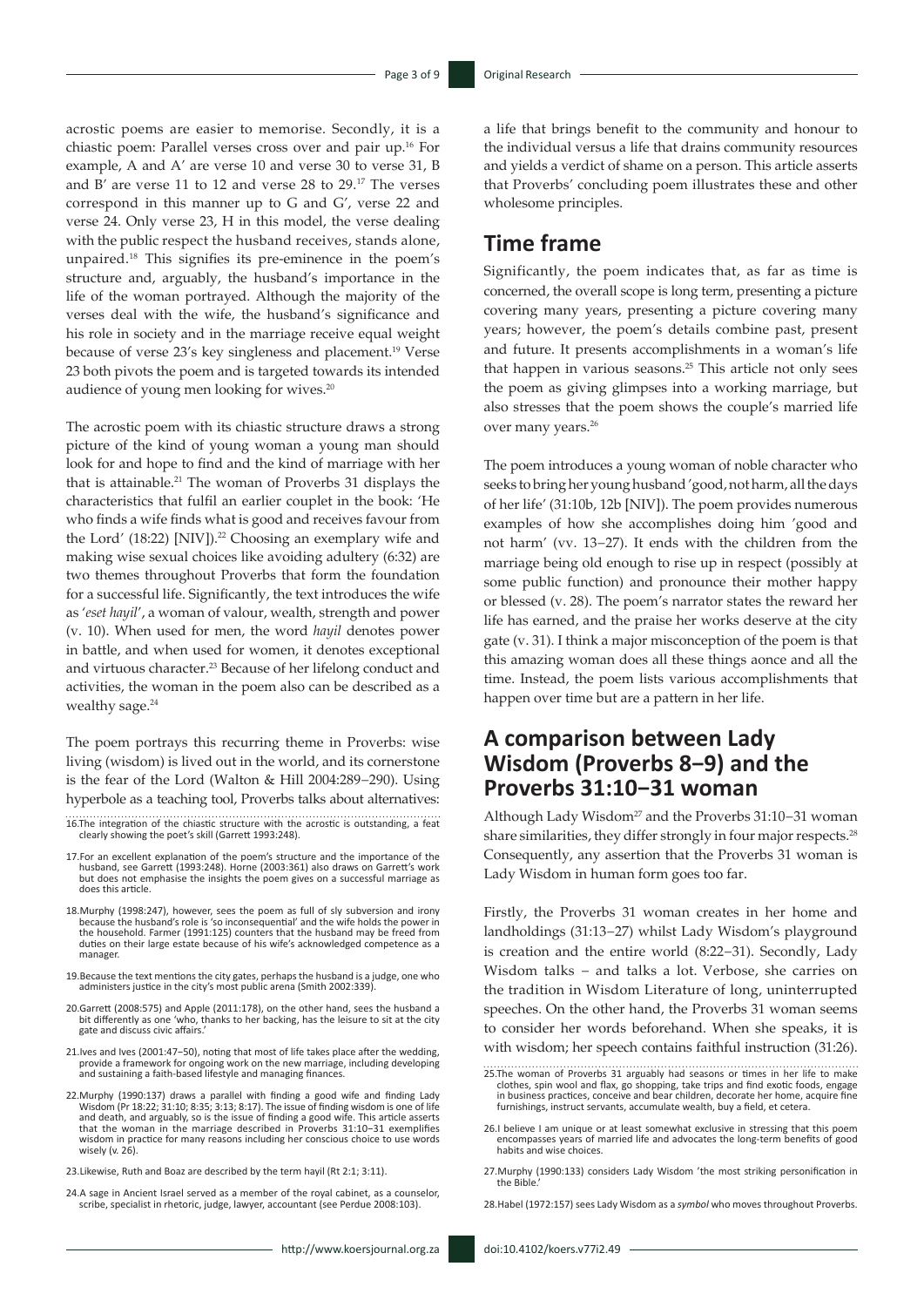**TABLE 1:** A comparison or contrast of Lady Wisdom and the Proverbs 31 woman.

| Lady Wisdom (Pr 8, 9)                                                           | The Proverbs 31:10-31 woman                                                              |
|---------------------------------------------------------------------------------|------------------------------------------------------------------------------------------|
| Is the opposite of Lady Folly (9:13-18)                                         | Avoids deceptive charm (31:30)                                                           |
| Is comfortable with men (8:4)                                                   | Is recognised by men at the city gate (31:31)                                            |
| Explains the fear of the Lord (8:13)                                            | Others see she fears the Lord (31:30)                                                    |
| Her instruction is above silver; her wisdom more precious than rubies (8:10-11) | Her worth is above rubies (31:10)                                                        |
| Possesses sound judgement (8:14)                                                | Speaks wisely (31:26)                                                                    |
| Says the man who listens to her is blessed (8:34)                               | The poem says her husband is blessed and listens to her faithful instruction (31:11, 26) |
| Seeks to do good to others via instruction (8:1-11)                             | Does good to her husband every day (31:12)                                               |
| Says those who find her find life and receive favour from the Lord (8:35)       | Her husband finds this noble woman (31:10)                                               |
| Builds a house (9:1)                                                            | Builds a wonderful home over many years                                                  |
| Offers hospitality to the simple and strangers (9:2-5)                          | Opens her hands to the needy (31:20)                                                     |
| Directs servants and treats them well (9:2)                                     | Arises early and treats servants well (31:15)                                            |
| Says her ways lead to longevity (9:11)                                          | Has a long and productive life (31:29, 31)                                               |
| She plays (8:30-31)                                                             | She enjoys work (31:17)                                                                  |
| Seems eternally young and playful (8:25, 30-31)                                 | Seems middle-aged because of the age and observations of her children (31:28)            |
| God enjoys her presence (8:30-31)                                               | Her husband enjoys her and praises her (31:28-29)                                        |
| Holds riches and honour (8:18)                                                  | Laughs at future worries about want (31:25)                                              |
| Speaks loudly in the marketplace (8:1)                                          | Is invited to participate at the city gate (31:31)                                       |
| Has no mentioned offspring                                                      | Has children (31:28)                                                                     |
| Is the Lord's darling and delight (8:30-31)                                     | Fears the Lord (31:30)                                                                   |
| Shows wisdom via words (8, 9)                                                   | Shows wisdom via practical skills (31:13-25)                                             |
| Boldly teaches in the marketplace (8:1-21)                                      | Instructs servants (31:15, 27)                                                           |
| Provides a banquet with meat and wine (9:1-5)                                   | Seeks and finds food from afar (31:14-15)                                                |
| Hates evil, pride, arrogance, perverse speech (8:13)                            | Hates sloth and is a model of productivity and industry (31:13-19)                       |
| Exhibits analytical thinking skills                                             | Exhibits critical thinking skills by planning for the future (31:16, 21)                 |

Thirdly, the Proverbs 31 woman is mortal. Lady Wisdom, however, seems to possess divine attributes. She sees God, even playing alongside him as he creates (8:30). She may be a kind of supernatural being like the Behemoth (Job 40:15−24) and the Leviathan (Job 41) that possess fearsome qualities. Fourth, the two women portray the two broad avenues of wisdom: wise verbosity and wise skills.<sup>29</sup>

It is interesting to note that, if the poem concluding Proverbs reflects women in the Persian time or if the book was compiled well after Hezekiah's time (715−686 BCE), some insights from Amos might apply. Amos 4:1 offers a sarcastic commentary on some rich, fat women in an earlier time<sup>30</sup> who oppress the poor, crush the needy and arrogantly command their husbands to bring drinks. The woman of Proverbs 31 exhibits the opposite of this biblical portrait. She is courteous to all, even to the poor, and is known for her energy, restraint, faithfulness to her husband and graciousness.

#### **Voice**

The poem's 'voice' could be that of a mother admonishing her son about a wife (vv. 1−2) (Smith 2002:336). It could be a happy husband<sup>31</sup> or the parents mentioned in Proverbs 1:8 or a long-time observer of a good marriage. However, it is clear that the woman described in Proverbs 31:10−31 is *not* the voice (Branch 2008b:921). I believe the voice is that of a friend of the family, a keen but kind observer, one who has known

29.Walton and Hill (2004:289) point out that the Hebrew concept of wisdom covers artisan skills, scientific knowledge, etiquette, philosophy, psychology, politics, sociology, scientific knowledge, and jurisprudence, to name some.

30.Perhaps during the reign of Uzziah (792−740 BCE; Am 1:1)

31.Horne (2003:360) believes that the voice in verses 11 to verses 12 comes from the husband and provides a view of the pragmatic aspects of Lady Wisdom's character. the man and the woman for decades, visited their hospitable home frequently and was at ease with them.<sup>32</sup>

#### **Basic ideas in the acrostic poem**

The poem's tone contains admiration.<sup>33</sup> In addition, the text presents the view that this is a marriage of equals (see Tichenor 2005:17). Some point out that this equality is surprising because the poem's setting is a patriarchal society. However, other scholars observe equality in love is neither surprising nor unusual in Hebrew poetry, for the Song of Songs presents equality in love between the young man and young woman.34 Furthermore, Proverbs indicates home instruction and responsibility as equally shared by the father and mother (1:8; 10:1; 23:22, 25).

Both the husband and wife in the poem act deliberately, wisely and wholeheartedly in giving to their marriage.<sup>35</sup> The man and woman bring to their marriage different temperaments, gifts and interests, but they approach the marriage and interact within it as equal partners. They listen to each other, trust each other and function as a team.<sup>36</sup>

- 32.However, I also acknowledge the possibility of a different view on voice based on a different interpretation of the acrostic poem: The poem could be a literary projection of an ideal type.
- 33.Davis (2009:276) notes that the poem is 'the longest admiring description of any ordinary person that is, not Moses or Jesus or Paul in the entire Bible.'
- 34.Citing Trible and Brenner, Sparks (2008:299) observes that the male and female in the Song of Songs are naked and without shame and display a personal equality in sexual matters throughout the poem.
- 35.Writing on Proverbs 8:22-31, the earliest biblical example which presents Wisdom as a person, Pentiuc (2001:262 & 261) says that 'the birth of Wisdom is an act of self-offering, an offering of love, an act of deliberation on God's part.'
- 36.Augsburger (1973:37) points out that some men consider a woman an inferior being, one who must be set in a subordinate, obedient position and accept her role<br>humbly in sweet submission. 'That verdict,' he (1973:37) continues, 'denigrates<br>both male and female.' The egalitarian marriage relationshi closing poem of Proverbs gives insights into an ongoing, lifelong commitment between two people that is open for the world to see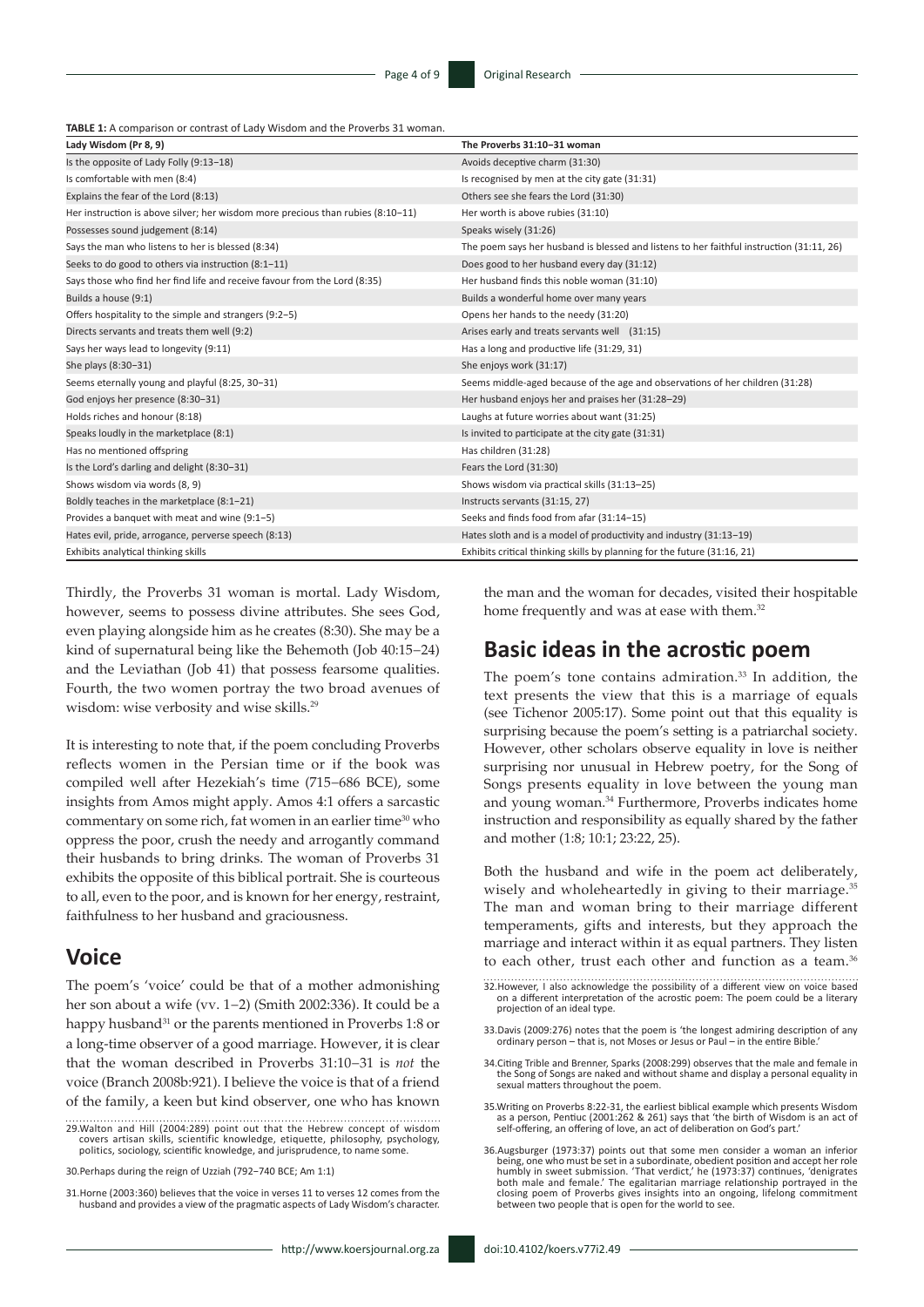They, by their wise choices, pursue wisdom throughout their lives.<sup>37</sup> They show, by their wise actions, that wisdom principles work in a marriage.

The text presents the idea that the young husband began his marriage with starry-eyed wonder: He is amazed that he has found a young woman of such character and worth (v. 11). For her part, the young wife began her marriage by deciding to bless her husband − in other words, to do him good − all the days of their life together (v. 12).<sup>38</sup> They have spent their married years developing these traits.

In this marriage, there seems to be no competition, no open conflict and no effort to control or to manipulate the other person. Significantly, neither party seeks to overhaul the other.39 These marriage partners *complement* and complete each other. They *complement* − truthfully speak well of − each other, too. They build on their strengths, letting their different personalities and interests bring their union vigour, variety and energy.<sup>40</sup> The marriage portrayed in this passage shows a successful (and arguably adjustable and flexible) combination of intimacy, coactivity, individual activities and activities performed from a distance (see Worthington (1989:69). Together they work for the betterment, the wellbeing, of their family, their community and each other. Others recognise that the fear of the Lord (v. 30), a principle in Proverbs, influences their choices.

### **What the passage says about the husband**

Let's consider this insight firstly: Proverbs 1:8 states the desire of the father and the mother to instruct their son; and Proverbs 31:23 states that the husband is respected and is a leader in the land.<sup>41</sup> Could it be that the teaching contained between these verses, if followed, seems to assure the young son of the strong probability that he will achieve a high level of leadership and respect as an older adult? The text does not say, but it seems to present this possibility. Traditional Jewish scholarship acknowledges the importance of verse 23 by saying the husband is a Torah scholar certain to be greeted in the next world by the sages (see Apple 2011:179−180).

Arguably, Proverbs 31:10−12 shows the husband's character as a young man. For example, verse 10 presents the idea of a

41.It is interesting that the son and husband figure eight verses from the beginning and eight from the end in Proverbs.

search because a wife of noble character is *sought* and *found*. 42 An earlier idea in Proverbs is that a commendable young man seeks a good wife as he would any gift from the Lord. The New International Version renders Proverbs 18:22 this way: 'He who finds a wife finds what is good and receives favour from the Lord.'

Proverbs 31:10a builds on this theme by asking, 'A wife of noble character, who can *find*?' (italics added). Quite possibly, the husband in the poem, as a young man, looks for a wife. Arguably, he makes a list. Topping it is nobility of character (valour, courage, strength and the ability to overcome – all aspects of the word *hayil*) (Strong 2007:1481). This list includes a personal preference: confidence. The young man wants to be able to put his confidence in a young woman.<sup>43</sup> He seeks a young woman who already carries her own weight, so to speak. She does not burden her parents and likewise will not burden him. Her life patterns or habits, established already as a young woman, indicate that he can confidently expect good from her all the days of his life. Arguably, the husband in the poem has been trained by his parents as a young man to have broad, long-term goals. Essential to meeting them is the foundational choice: the right wife, the right lifetime partner.

Arguably as a young man, this husband listened to the teachings of his father and mother (1:8; 2:1; 3:1; 4:1; 5:1; 6:1, 20; 7:1). These teachings broadly include the benefits of wisdom (chs. 2−3), the supremacy of wisdom (ch. 4), specific warnings against adultery (ch. 5), specific warnings against aspects of folly − a bad bargain, laziness, plotting evil and sleeping with a neighbour's wife (ch. 6) – and even more warnings against adultery (ch. 7).

Notice the significant silences in the poem's opening verses. Nothing is mentioned about love or falling in love, or about wealth, piety or beauty. As the poem progresses, change is acknowledged as happening over the years, but physical beauty is called fleeting (v. 30a) and the family's wealth, accumulated over years, is acknowledged (vv. 14, 22b; 24−26). The young man seems to have had longterm goals in mind as he came of age and looked for a wife. Character heads the list: it exceeds rubies. Arguably, the young man reasoned that, potentially, character outweighs any social status her parents possessed, or dowry they could give her, or her own beauty. A pretty face and outward charm remain initially unmentioned as requirements. Indeed, the poem ends with them being mentioned negatively as fleeting and deceptive (v. 30a) and even found lacking when contrasted to a woman who fears the Lord (v. 30b).

Arguably as a young man, the husband thought about the training of his parents, his own needs and his future. He

<sup>37.</sup>Yoder (2009:263) argues this way: 'The pursuit of wisdom, though wearying, is urgent and lifelong.'

<sup>38.</sup>Actually, the poem gives evidence that both partners have a genuine commitment to the other because each places the interests of the other before his or her own (Tichenor 2005:23). The prime example, however, is the woman who purposefully does good to her husband (31:12). Achtemeier (1976:92−93) writes that a Christian woman in a Christian marriage 'desires first of all that her husband be fully human,' and defines fully human within the context of the Christian faith as being 'a loving, trusting, caring, faithful, whole person in relation to God and his family and neighbors.' Achtemeier's statements provide a foundation for this article.

<sup>39.</sup>Each marriage involves the union of two completely different people. (1969:37) writes that two 'people so very different by nature are nevertheless made to complement each other, that through each other they may discover so much of what they've not known or sensed before. This is one of the purposes of marriage.'

<sup>40.</sup>Curran (1983:71) notes that a healthy family's basic mood is positive; hope prevails. Granted, stresses may come and may even last for years, but not only are they considered temporary but also a family with this kind of vigor 'seems to dredge up resources to deal with them.'

<sup>42.</sup>By his actions, the young man shows that he is a wise man who submits his life to<br>a righteous order. Wisdom is more than a practical application of knowledge. It<br>also denotes a fixed, righteous order under which a right confidently submit his or her life (Waltke 1979:238).

<sup>43.</sup>Davis (2009:276) offers this observation that I find quite insightful: the noble woman in Proverbs represents a source of security for her husband as well as an image and source of strength for the wider community.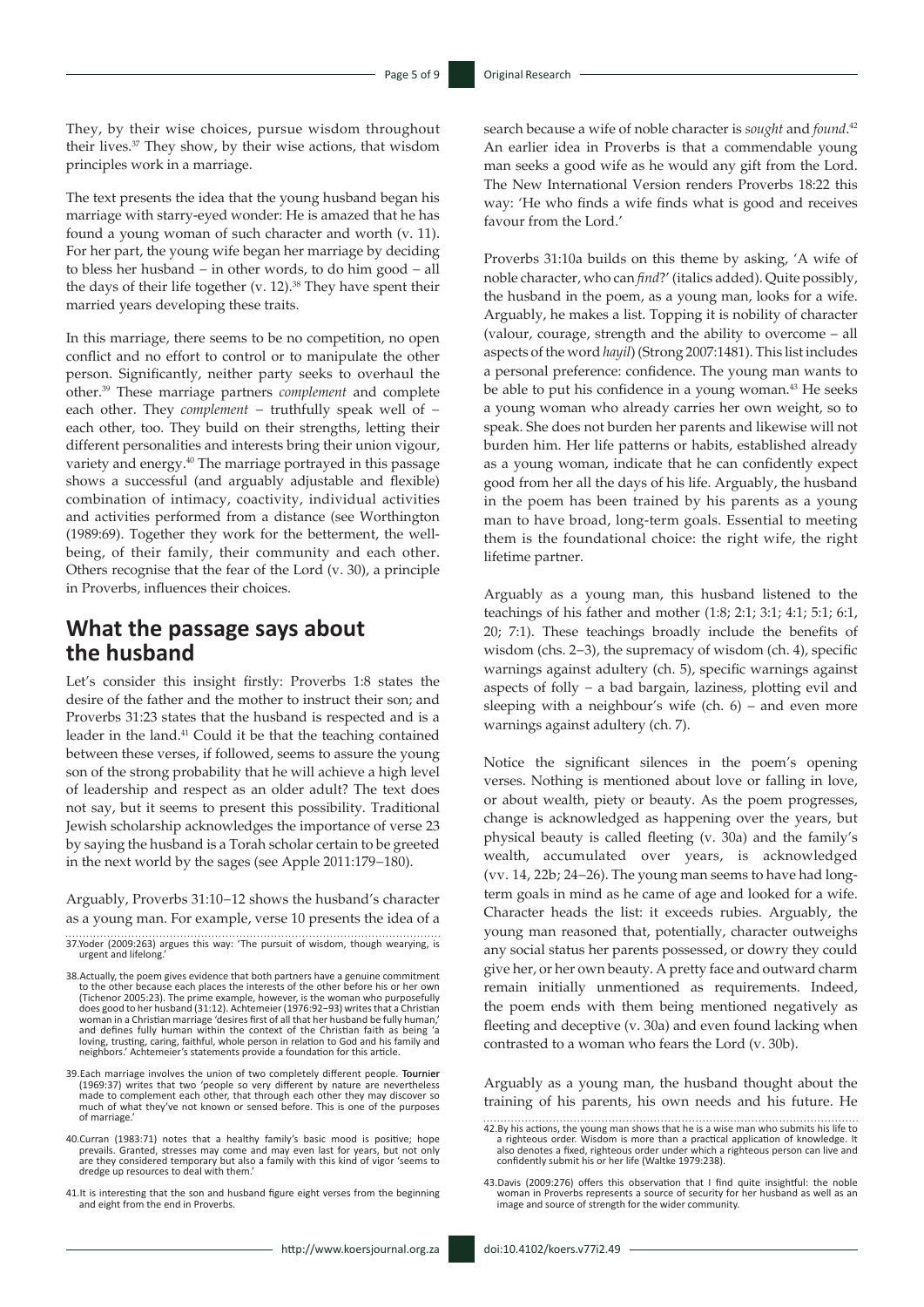sought to make a wise choice in life's most long-term and intimate relationship: marriage. The poem shows the wife plans for the future by buying a field. Probably, the husband likewise exhibited assessment skills by planning for his future by choosing a young woman of character. His direct quotation praising his wife (vv. 28−29) not only shows his appreciation of her but also attests to his delight in having successfully found, many years before, such a young woman.

The husband, now a recognised leader, has followed the teachings of Proverbs by shunning perverted speech and avoiding the way of evil men (Pr 2:12). His life, lifestyle and business manners favour harmony.44 Like Lady Wisdom, he seeks order and stability.

The body of the poem, verse 12ff., backs up how this young woman throughout her life brings this young man, now her husband, 'good and not harm' all the days of her life. Verse 12 is an editorial statement; it must be backed up by what follows.45 The poem delineates the good she does principally to her husband and tangentially to her children, her servants and her wider community.

#### **How they use words**

The passage emphasise the wise use of words by both the husband and wife.<sup>46</sup> This is consistent with a theme throughout Wisdom Literature, namely that the tongue of the wise brings healing (Pr 12:18) and that he who guards his mouth and his tongue keeps himself from calamity (21:23).<sup>47</sup> The husband constantly praises his wife, enumerating her accomplishments (see Smith 2002:319). The wife, seemingly less prone to speech, thinks before she speaks and thus, arguably, avoids conflict. When she gives her opinion, she clothes her truthful words in kindness (v. 26). The husband heeds her voice, for he has observed throughout their life together that, when she speaks, she speaks wisely (see Bakon 2008:223−224). She appears to practice what modern counsellors call holy listening, that is, listening as an act of prayer (Kornfeld 2005:61). An alternative way of using words that amounts to cruelty is honesty without compassion (Karasu 2006:141).

# **Each allows the other to express love differently**

The husband of Proverbs 31 tells his wife by his words and deeds that he loves her. As a man of standing in the community, he demonstrates his love by providing well for his family. The wife tells her husband by her actions that she loves him: she makes him look good amongst the

- 44.I am grateful for these insights on harmony by Kenik (1976:400), who sees similarities between Psalm 101 and Proverbs.
- 45.I have written extensively on this literary trait; see Branch (2009:9−17), especially pages 12−14.
- 46.Bender (1997:111) believes that positive messages defined as appreciation, affirmation and praise – 'are the soul food that nourishes a marriage.'

47.Communication, whether good or bad, contributes to all relationships. Curran (1983:55) lists several positive characteristics that mark a family whose members communicate well.

towns people; she is faithful to him; she seeks to do him good and not harm (31:12). Arguably, a man's primary psychological need is respect (see Eph 5:33). The woman of Proverbs 31 respects her husband. Indeed, the whole land respects him (v. 23).

This husband trusts his wife (v. 11). His honour as a man rests securely with her.48 Her life and her activities enhance his standing in the community. His enjoyment of her phenomenal energy encourages her to do what she loves best: to work even harder and to produce even more (y. 17).<sup>49</sup>

The woman has found that hard work (vv. 13−19), kind words (v. 26), a generous spirit (v. 20), good grooming (vv. 24−25), raising obedient children (v. 28), an ability to contribute to the family's income (v. 24) and a warm bed (v. 22) have kept the interest and love of the man she married in her youth. The text hints at the richness of their sexual union because it notes the multiple coverings (which the woman has woven) on *her* bed (v. 22) (italics added). She has made her bedroom a place of beauty and refuge.<sup>50</sup>

### **Each works in different ways for the betterment of the family**

The husband enjoys a key position in the city. Over the years, his prominence in the community has risen. As a man whom the text observes is respected, the husband avoids actions and speech that 'sow discord amongst brothers' (Pr 6:19). That kind of behaviour 'contributes to the ruin of society' (Kenik 1976:401). In this and other ways, he follows principles of Wisdom Literature. Because his wife manages their household so well, he has the time and freedom to devote his energies to his business. The text does not describe his business but instead concentrates on his prominence and standing.

Like her husband, the wife functions well in administration. She works harder than all her servants, even labouring beside them.51 She gets up before dawn and sees that they eat well (v. 18). She makes her own clothes (v. 24).<sup>52</sup> Significantly, she works with her hands and is actively involved in wool and flax and in weaving (vv. 13, 19). Throughout the poem, she bears a flesh-and-blood resemblance to Lady Wisdom in Proverbs 8 and 9. Her practical qualities, which are emphasise more than is her piety, make her an ideal companion and complement to her husband (Whybray 1990:111). She shuns ill-gotten gain, clearly a teaching in Proverbs (1:19; 10:2). In a

- 48.The woman is what Cloud and Townsend (1995:144) call a 'safe person'. The characteristics of such a person include acceptance of another and giving another an opportunity to grow.
- 49.Farmer (1991:124−125) writes that this woman's reservoirs of energy and endurance are truly formidable.
- 50.An enjoyable sexual relationship between a husband and wife is encouraged and praised in Proverbs 5:15−19.
- 51.Augustine commends the woman for 'valiantly girding her loins' and serving with chastity and ready devotion (Wright 2005:187).
- 52.Ambrose sees the woman's skill with the needle on an allegorical level. Her garments are pleasing things of beauty and represent an interaction of faith and works (Wright 2005:188).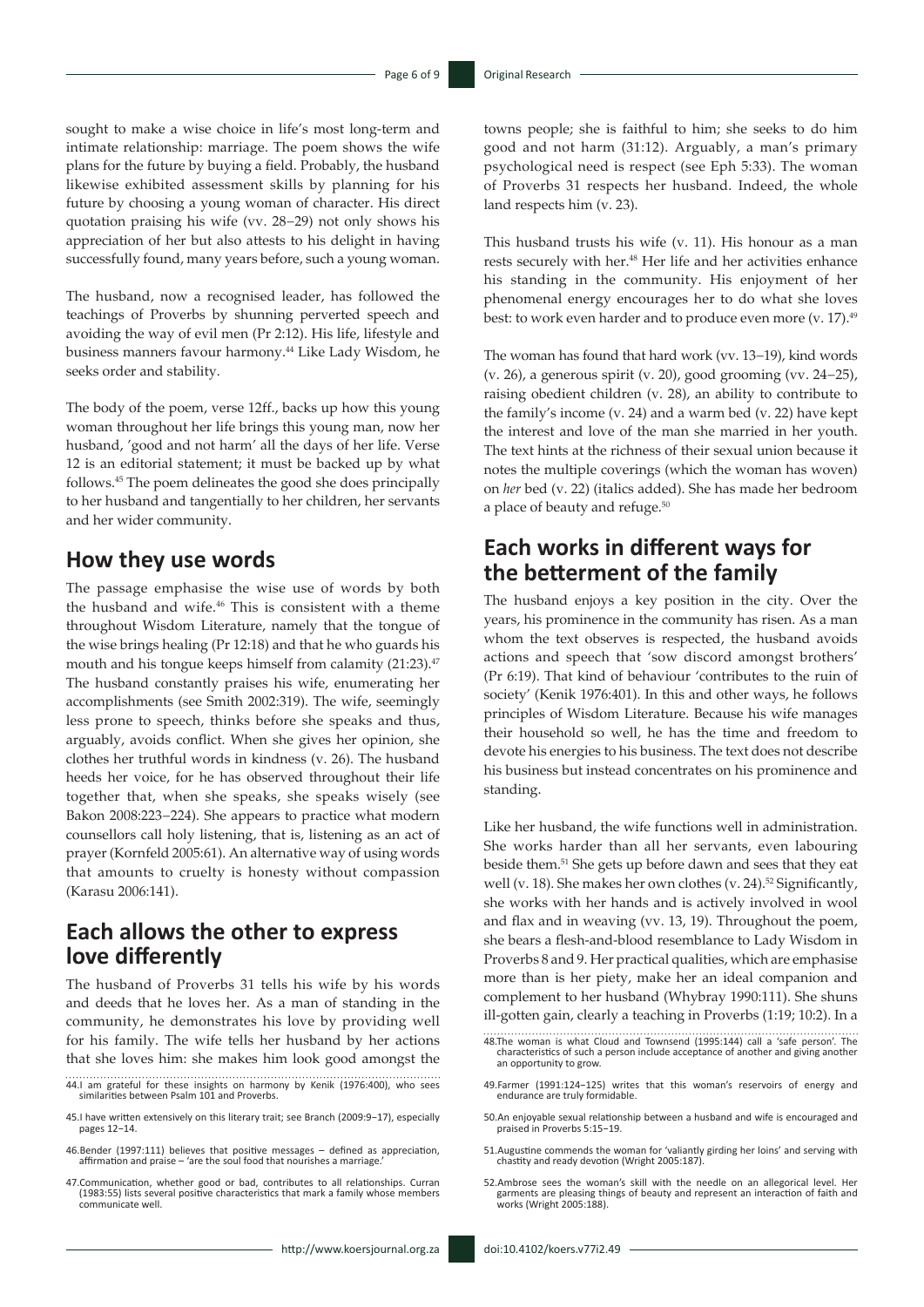limited but practical portrait of Lady Wisdom, the woman of Proverbs 31 is both creator and creative (see Horne 2003:362). Significantly, she is a fine businesswoman.<sup>53</sup>

### **This couple appreciates the gifts of the other**

There is no hint in the poem of the control or superiority of one partner over the other. There is no indication of trying to make over the other into a pre-determined image or into a clone of the other partner. Instead, the marriage gives each partner the freedom to grow. The woman – with no textual reference that she consults her husband beforehand – engages in real estate. Specifically, she considers a field and buys it, and from these earnings she plants a vineyard (v. 16). Decision-making abilities are part of her nature; she leads by example. Her husband enjoys her energy, the significant profit she brings to the family, the status her good name brings him, her many enterprises and her flair at running their household smoothly.

In turn, the woman enjoys the respect her husband commands as a city leader and power figure in the land (v. 23). His status gives her the public backing for her many enterprises. Significantly, the text raises the possibility that the husband and wife are financially independent of each other. Furthermore, the Proverbs 31 woman is neither housebound nor submissive in a grovelling way (see Davis 2009:276).

#### **Trust and honour**

Each trusts the other's judgement (v. 11). The husband appreciates his wife's sound business sense. Like him, she has the ability to make money.<sup>54</sup> The poem ends with what seems to be an unexpected public honour that comes to the wife. The city leaders, her husband's associates, recognise her abilities and possibly ask her to take part in deliberations that affect the city (v. 31). She knows how to make an honest profit through bargaining, investment, long-term planning for the future and her own industry. City leaders trust her because she is known to seek the good of others. The excellent way she manages her home serves as a springboard for her wider influence for good in the community; she seeks the welfare and happiness of the whole society (see Miller 2004:299). Because she listens, others listen to her. Significantly, this husband and wife seem to know that, when one of them is honoured, the whole family receives honour. In this, they exemplify this teaching in Proverbs: the wise inherit honour (3:35 [NIV]). The couple in Proverbs 31:10−31 and the townsfolk, their neighbours, follow the principle of Wisdom Literature of directing credit for this family's blessings toward the Lord (v. 30b).<sup>55</sup>

- 53.Whilst she certainly is a woman of worth, 'her worthiness is business-like, pragmatic and thrifty,' writes Apple (2011:178).
- 54.Deuteronomy 8:18 says this: 'But remember the Lord your God, for it is he who gives you the ability to produce wealth, and so confirms his covenant, which he swore to your forefathers, as it is today.'
- 55.The concluding poem shows that 'our relationship with God is at every moment inseparable from our relation to the material world,' as Davis (2009:276−277) observes.

This marriage enjoys financial prosperity.<sup>56</sup> The many financial aspects contained in this acrostic poem may provide a clue to its dating. The Proverbs 31 woman, as she is known, could well reflect a composite portrait of the industry and character of many 'ideal wives' in the Persian period (see Yoder 2003:428, 446−447).57 The Proverbs woman dresses elegantly in linen, an expensive fabric, and prefers the royal colour, purple (v. 22); quite likely she is a skilled tailor (v. 19).58 Her home displays their wealth in tasteful ways that may well include foreign furnishings (v. 14).59 The domicile portrayed is not a royal palace but a home of prosperity and elegance, one with servants and one which the wife ably manages (see Apple 2011:178). The idea that her lamp does not go out at night (v. 18) also indicates prosperity because oil was expensive (Whybray 1994:428). The woman develops her skills and interests (v. 13), specifically in weaving wool and flax. The husband also seems fulfilled in his work amongst the elders at the city gate; his is a prominent position (v. 23). In contrast to other parts of Proverbs that condemn pride and greed (11:2; 15:27), this section commends the enjoyment of wealth justly earned over a long period, the accumulation of meaningful treasures and the beautification of the home. Similarly, this poem portrays ambition positively (see Horne 2003:363). This biblical text shows that many marital benefits occur when both parties work. $60$ 

#### **Planning for the future**

This family plans for the future by investing in the ancient equivalent of insurance policies and long-term financial investments. For example, the wife considers a field,<sup>61</sup> buys it and from its earnings plants a vineyard, something that takes years of care before producing a crop (v. 16).

These investments bring the family a sense of accomplishment and joy. Knowing they are secure financially gives this couple an exuberance, confidence and generous spirit (v. 20). This family's wealth comes from honest labour and diligence, and probably because its members fear the Lord.<sup>62</sup>

- 56.The theme of honourable and achievable prosperity occurs throughout Proverbs. Prosperity comes via wise choices made consistently over a period of time (see Branch 2006). Poverty results from foolish choices and habits. Whilst the woman's lifestyle acknowledges the poor and willingly helps them (Pr 31:20), it also provides an example of an alternative to poverty. Wisdom literature seeks order, contains broad principles and offers an explanation that both prosperity and adversity come from the hand of the Lord (see Walton & Hill 2004:287, 289, 290). Proverbs offers generalisations, not promises (Walton & Hill 2004:301).
- 57.'In short,' Yoder (2003:446) writes, 'her socio-economic activities mirror those of Persian-period women, particularly those of affluence or position.'
- 58.Van Leeuwen (2007:85) sees a link between the valiant woman of Proverbs 31 with her ability to weave for her home and for market and 'all the wise hearted women' of Exodus 35:25−26 who weave cloth for the Tabernacle.
- 59.'Linen' implies Egypt and 'purple' may describe furnishings from Phoenicia (v. 23; Garrett 1993:251).
- 60.Rowatt and Rowatt (1980:36−40) list several possible categories of growth that working spouses may experience, including that each partner is free to grow and to seek personal satisfaction in work.
- 61.Horne (2003:363) notes that the woman's diligence and hard work denote cleverness; furthermore, her actions regarding the field are 'wisdom in action.'
- 62.Whybray (1990:117) adds that this family's steady increase of wealth appears to come without a consuming ambition for wealth.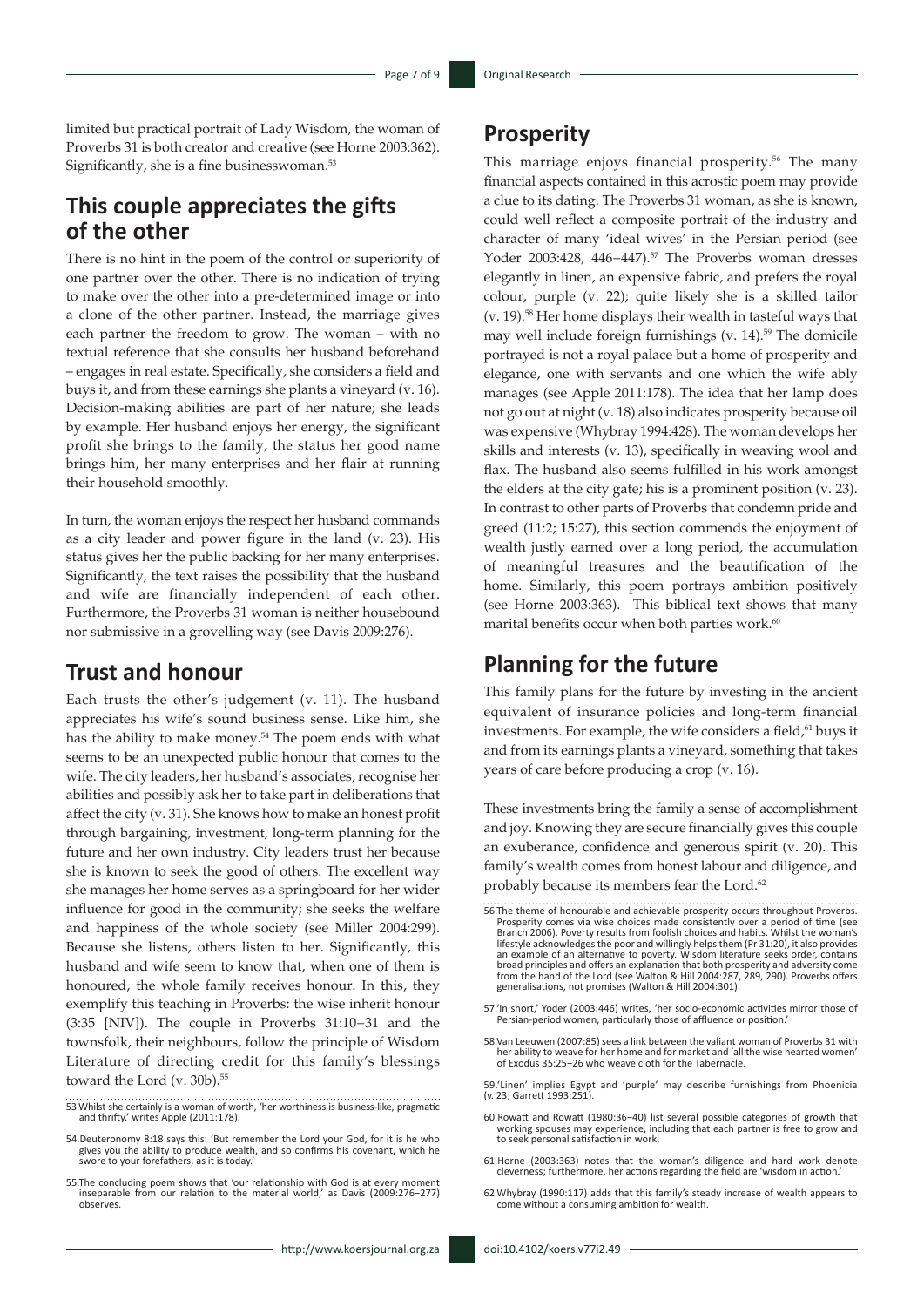The woman provides ample clothes (even double layers) for her household and servants for the winter (v. 21).<sup>63</sup> Arguably, a woman's primary psychological needs are love and security (see Eph 5:33). This Proverbs 31 woman feels so secure in her marriage and in her family's financial standing that she faces the future with laughter (v. 25). $64$ 

### **Silences in the passage**

Proverbs 31:10−31 unquestionably presents a happy, healthy marriage and family. A silence in the text is the absence of the word *love.* However, there is much textual evidence in verse 10 to verse 31 that the two love each other.<sup>65</sup> Another significant silence is the depth of the spirituality of both the husband and wife. Nonetheless, the woman seems to combine the tradition in Wisdom Literature of the fear of the Lord and acting wisely without orally preaching about a life of piety and prayer.<sup>66</sup>

The marriage picture presented in Proverbs 31:10−31 shows no sign of physical or emotional abuse. Modern research sheds light on the partners in an abusive marriage (see McCue 1995:108−109). The traits of an abuser include low self-esteem, a belief in male superiority, the tendency to blame others for his actions, a pathological jealousy and a refusal to believe that his actions may have negative consequences. An abusive man is possessive of his wife's time; he tends to be jealous. Significantly, the husband of the Proverbs 31 woman shows none of these traits.

Likewise, modern research shows that an abused woman also may have some distinctive traits. For example, an abused woman may adopt a strategy for coping with abnormal and unusually frightening experiences (Wexler 2003:46). Her strategy likely involves silence, denial, passivity, instant obedience, no dialogue, isolation and minimalising herself.<sup>67</sup> She adopts an attitude of learned helplessness (see Clarke 1986:46). Significantly, the woman of Proverbs 31 shows none of these traits.

The Proverbs text instead presents a marriage that the neighbours probably envy. The poem, which ends the book of Proverbs, shows such a high level of integrity for both the man and the woman that their excellence of character can only come from a firm religious faith.<sup>68</sup> Note as well that the inclusion, the fear of the Lord, brackets the book (1:7; 31:30). An inclusion points inward, indicating that everything in between should be read in light of this repeated statement. Proverbs 31:10–31 displays characteristics of two people,

- 65. Knieps-Port le Roi (2001:111) puts it this way: 'A love between two persons which commits itself absolutely to the other has its ultimate basis in the experience of God.' Maybe that is why the poem talks about the fear
- 66.Apple (2011:179); see Proverbs 1:7, 9:10; cf. Psalm 111:10; Job 28:28; Ecclesiastes 1:14.

a husband and wife, who are open, vibrant, happy, busy, fruitful, prosperous, prone to laughter and respected. These characteristics spill over to diligent servants and appreciative children<sup>69</sup> and multiple business associates.

#### **Results**

The acrostic poem contained in Proverbs 31:10−31 favourably presents the woman, the husband, their children, their servants and their life; indeed, its tone is triumphant. As is consistent in other places in the biblical text, the narrator, or in this case the poet, approves of the energetic activities mentioned, for they certainly produce an exemplary family. The husband and wife in Proverbs 31:10−31 have created a home in the finest sense of the word. The text shows that this man and this woman are so happy, content, satisfied and fulfilled in their marriage that the other choices presented in Proverbs – that of seeking sexual fulfilment outside the marriage for the man and that of becoming an adulteress for the woman (Pr 5) – are not even considered! The man and woman depicted in this poem are middle aged. The marriage portrayed in the poem, however, shows a unity that is often absent in modern marriages in midlife, for the poem's husband and wife do not 'move past each other in different directions and at different paces' but instead seem to share an agreed upon balance of power (see Blacker 1999:291). Seeking order, they avoid chaos – both principles in Wisdom Literature.

The couple has achieved what seems so commonplace but is so rare: an understanding of each other. This husband and wife are so busy enjoying their fulfilling, productive lives $70$  that they do not have the time to engage in adultery, laziness, drunkenness, nagging or gossiping, other lifestyles presented in Proverbs.

In a manner more akin to a water-colour painting than to a photograph, the poem presents a practical picture of Lady Wisdom of Proverbs 8 and 9 in action. The woman in the concluding poem of Proverbs is broadly drawn as downto-earth, skilful, prudent, wise and industrious.<sup>71</sup> She runs an extended household and complicated estate excellently − and she enjoys her labours (see Farmer 1991:126). This man in the concluding poem in Proverbs, who has risen to become a leader in the land, has found that encouraging his wife with constant praise, providing a setting in which she develops her gifts<sup>72</sup> and expressing his confidence

72.Achtemeier (1976:93) notes that 'husbands foster Christian liberty when they allow their wives to exercise their full personhood, including their minds and strengths.'

<sup>63.</sup>Clothing is important in this poem. Making things like sashes and tapestries from her weaving endeavors and making clothing for her household are practical aspects of her industry and skill (vv. 21b, 22, 24). Horne (2003:364−365) notes that verse 23, the verse about her husband, is in the middle of this section on clothing (vv. 21−25).

<sup>64.</sup>Lady Wisdom also laughs. Lady Wisdom's laughter (1:26) reflects the judgement she knows is coming upon the wicked (Waltke 1988:14).

<sup>67.</sup>Coping skills include anger, shock, nightmares, dissociation (see McCue 1995:100).

<sup>68.</sup>Whybray (1972:187) and Curran (1983:22) cites sharing religion as a trait of a healthy family.

<sup>69.</sup>The biblical passage also hints at the long-term attitude in the home toward parenting and children: 'Her children arise and call her blessed' (31:28a). Worthington (1989:67) notes that unhappy and happy couples exhibit different patterns of marital satisfaction at all points in a family life cycle. It would seem that the couple in Proverbs 31:10−31 has a happy marriage throughout its many stages in the childrearing process.

<sup>70.</sup>The poem gives every indication that the habits of productivity, energy, doing good, and being part of the covenant community will continue unabated when the children grow up and have homes of their own (see Blacker 1999:295).

<sup>71.</sup>Horne (2003:365) sees Proverbs' closing poem as 'leaving no doubt in readers' minds' about why ancient sages believed a society succeeds: the poem shows that the woman's 'strength, determination, skill, diligence, devotion, and cleverness provide the foundation for the success of her family and the success of her community.'